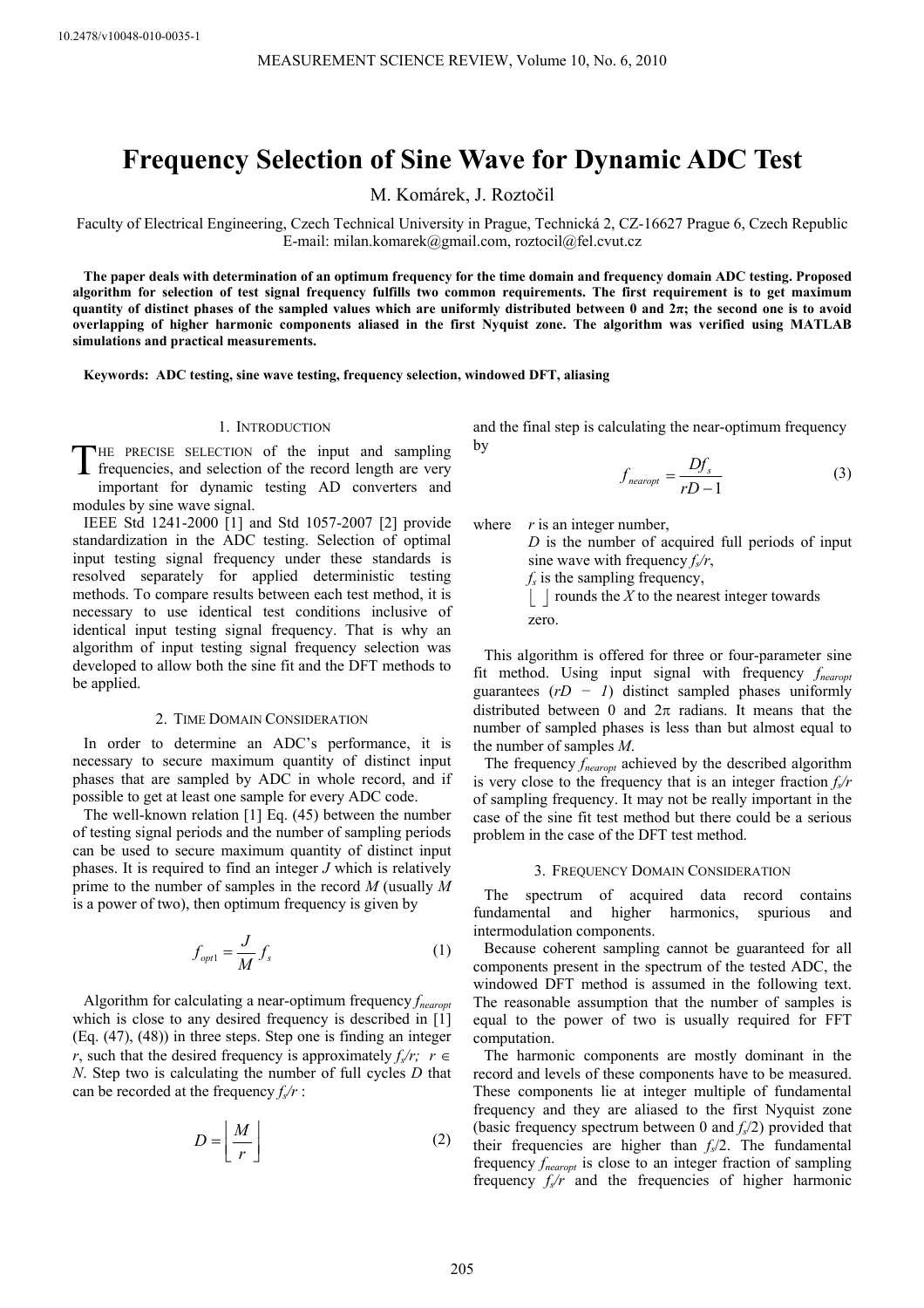components are integer multiples of fundamental frequency. In that case, the aliased harmonic components can be mutually overlapped. This effect could be enlarged by the leakage or by the window main lobe size if the window function is applied to DFT as it is demonstrated in the following example.

The test signal frequency is selected to obtain the maximum of distinct phases according to the algorithm described in IEEE 1241 Std. The test signal with frequency (3)  $f_{\text{nearopt}} \approx 666\,687.0173$  Hz is acquired with a sampling rate of 10 MSa/s to get data record of 32 768 samples ( $r =$ 15, *D* = 2184). There are (*rD − 1*) = 32 759 samples which have distinct input phases uniformly distributed between 0 and  $2\pi$ .

Let's assume 20 higher harmonic components nonoptimally aligned in the first Nyquist zone that are mutually overlapped with the DC component, and seven harmonic components in the first Nyquist zone. The frequency spectrum of sine wave test signal with the input test frequency given by (1) is shown in Fig.1. The measured frequency spectrum acquired by using a 14-bit digitizer can be seen in Fig.2.



Fig.1. Simulated frequency spectrum with 20 mutually overlapped higher harmonic components *fnearopt* ≈ 666 687.0173 Hz



Fig.2. Really measured frequency spectrum with 20 mutually overlapped higher harmonic components *fnearopt* ≈ 666 687.0 Hz

The sine wave signal with frequency  $f_{\text{nearopt}}$  computed by (3) can be applied successfully to the sine fit and histogram test method but the level of mutually overlapped higher harmonic components can be hardly estimated from the output ADC spectrum due to the energy spread on several spectrum bins by the window used (see Fig.3). The frequency spectrum of such signal computed by DFT has non-optimally distributed higher harmonic components which are overlapped in the first Nyquist zone. For these reasons, the signal with frequency *fnearopt* is not suitable for the DFT test method.



Fig.3. Zoom of windowed frequency spectrum around the 3rd harmonic component

To avoid the overlapping of higher harmonic components, another approach has to be proposed. The frequencies of higher harmonic components can exceed  $f_s/2$ . In that case, the frequencies of higher harmonics are aliased. They are present in the first Nyquist zone. Position of each aliased harmonic component represented by DFT bin in the frequency domain is given by

$$
f_a = |f_{in} - f_s| \left| \frac{f_{in}}{f_s} \right| | \qquad (4)
$$

where  $f_a$  is aliased frequency,

 $f_{in}$  is frequency of input signal  $>$ 2 *<sup>s</sup> f ,* 

 $\parallel$   $\parallel$  rounds to nearest integer

To prevent overlapping of higher harmonic components, it is necessary to select the input frequency *fin* in such way that all harmonics are uniformly distributed in the first Nyquist zone. This requirement is fulfilled if the input test signal frequency is in accord with the following equations

$$
k = \left\lfloor \frac{h+1}{b} \right\rfloor \tag{5}
$$

$$
f_{opt2} = f_s \frac{k}{2(h+1)}
$$
 (6)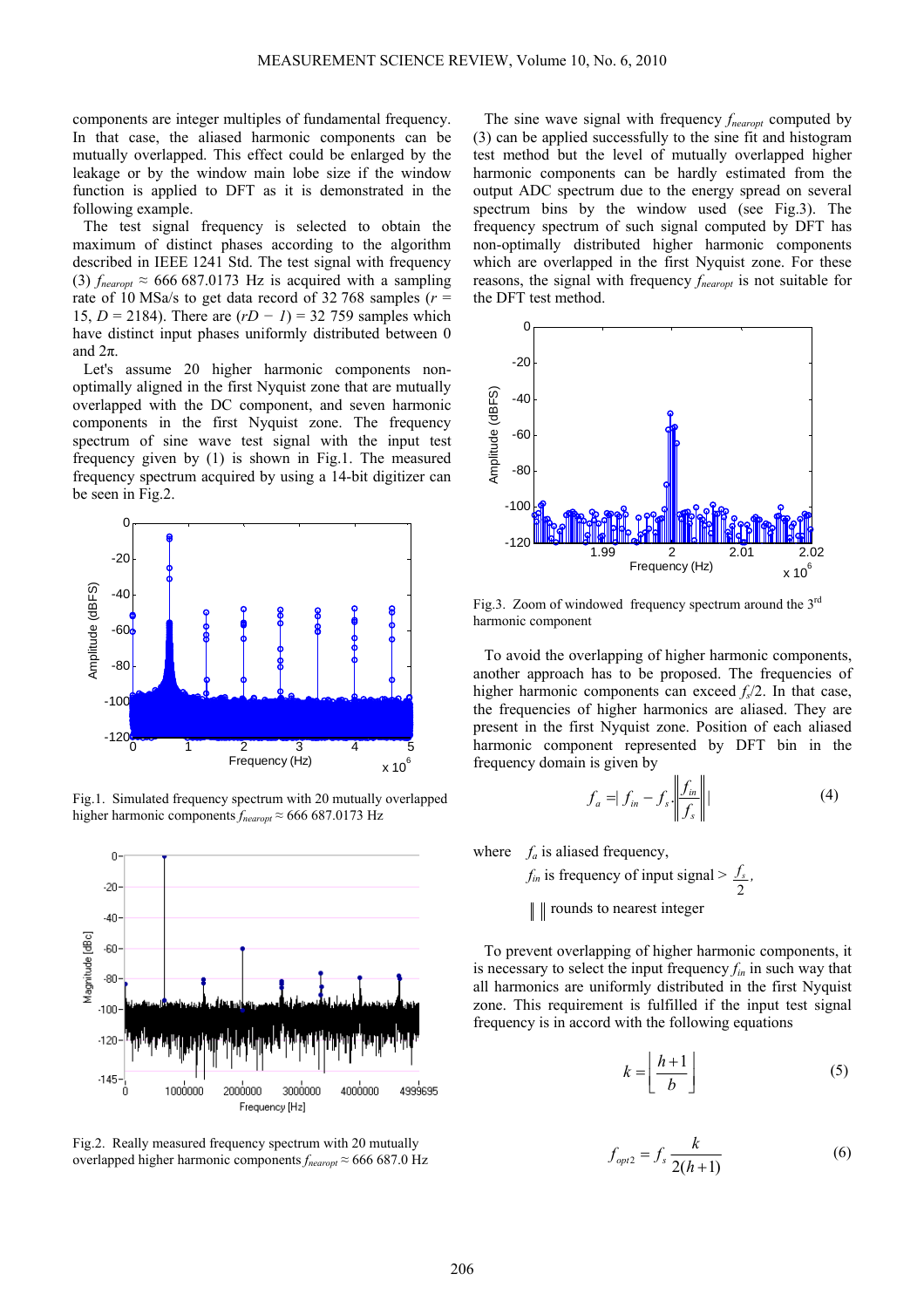where  $k \in N$  (must be odd number),

h is the number of significant harmonic components in the spectrum,

 *is the estimated number of non aliased* harmonic components in the basic spectrum.

However, there are two necessary conditions that have to be fulfilled. The first one is that  $(h + 1)$ , which represents the number of intervals, is relatively prime to *k*. The second one is that *k*, which represents a position of fundamental harmonic component as a multiple of interval  $2(h+1)$  $f_s$ , is

met, the algorithm fails. The simple solution preventing the algorithm fail is based on increasing of the significant harmonic components in the frequency spectrum until both of the mentioned conditions are met. an odd number. If any of the mentioned conditions are not

Let us assume that the frequency sp ectrum of tested ADC contains up to 21 harmonic components including fundamental ones,  $h = 21$ , and that seven harmonic components,  $b = 7$ , are required to lie in the first Nyquist zone (0 to  $f_s/2$ ). The last requirement limits the frequency of input test signal in the range from  $2 \cdot 8$  $f_s = 625$  kHz to

$$
\frac{f_s}{2 \cdot 7} = 714.285 \text{ kHz.}
$$

The test signal with frequency  $f_{opt2} \approx 6818181818$  Hz is acquired with a sampling rate of 10 MS/s to get 32 768 samples as shown in Fig.4, where the test signal frequency is selected in accord to prevent overlapping of higher harmonic components in the frequency spectrum.



Fig.4. Simulated frequency spectrum with 20 non-overlapped higher harmonic components *fopt2* ≈ 681 818.1818 Hz

# 4. ALGORITHM OF OPTIMAL TEST FREQUENCY **DETERMINATION**

There are several frequencies  $f_{opt1}$  which pass (1) and which can be used as the test signal frequencies in order to achieve maximum quantity of phases in the time domain.

To use both sine fit and DFT dynamic test methods, it is n ecessary to find an optimal frequency that maintains maximum quantity of input phases and does not have any overlapped components in the frequency domain as well.

That frequency could be found by the following algorithm:

- 1. Calculate series of frequencies that passes (1)
- 2. Calculate desired frequency that passes (6)
- 3. Choose one frequency from the series of frequencies calculated in the first point with minimum difference to frequency calculated from the second point, see Fig.5
- 4. Verify, if there is no overlap of aliased components in the first Nyquist zone

Fig.5 shows differences between a single frequency c alculated by (6) and a series of frequencies calculated by (1). The small differences usually do not influence a uniform distribution of higher harmonic components in the frequency spectrum, but for many harmonic components and significant differences, it is better to verify whether there is no overlap of aliased components by simulation.



Fig.5. Frequency differences between the single frequency  $f_{\text{on}t2}$ and the series of frequencies  $f_{\text{opt1}}$ 

## 5. EXAMPLE OF OPTIMAL FREQUENCY DETERMINATION

A s an example of optimum sine wave frequency d etermination, we will consider the same test setup as discussed in the previous section (sampling frequency  $f_s =$ 10 MHz, acquired  $M = 32,768 = 2^{15}$ .

The input testing signal frequency that has maximum q uantity of distinct sampled phases is given by (1). The number of acquired periods of testing signal *J* has to be relatively prime to the number of acquired samples *M*. If *M* is a power of two (even number), *J* may be any odd number. More general, let *J* be a prime number, in this case *M* could be any number.

According to the first step of the algorithm mentioned in the previous section, it is required to find the series  $f_{opt1}$  of frequencies that pass (1) using the prime numbers *J* from the range  $2^{15}/16$  to  $2^{15}/14$  which corresponds to the test signal frequency range.

The second step of the algorithm determines such test si gnal frequency which causes an optimal distribution of aliased higher harmonic components and prevents their overlapping. The first Nyquist zone will be divided into (*h + 1*) = 22 intervals (distances between adjacent aliased harmonic components). The position of the fundamental harmonic component *k* as a multiple of interval  $2(h+1)$  $f_s$  is